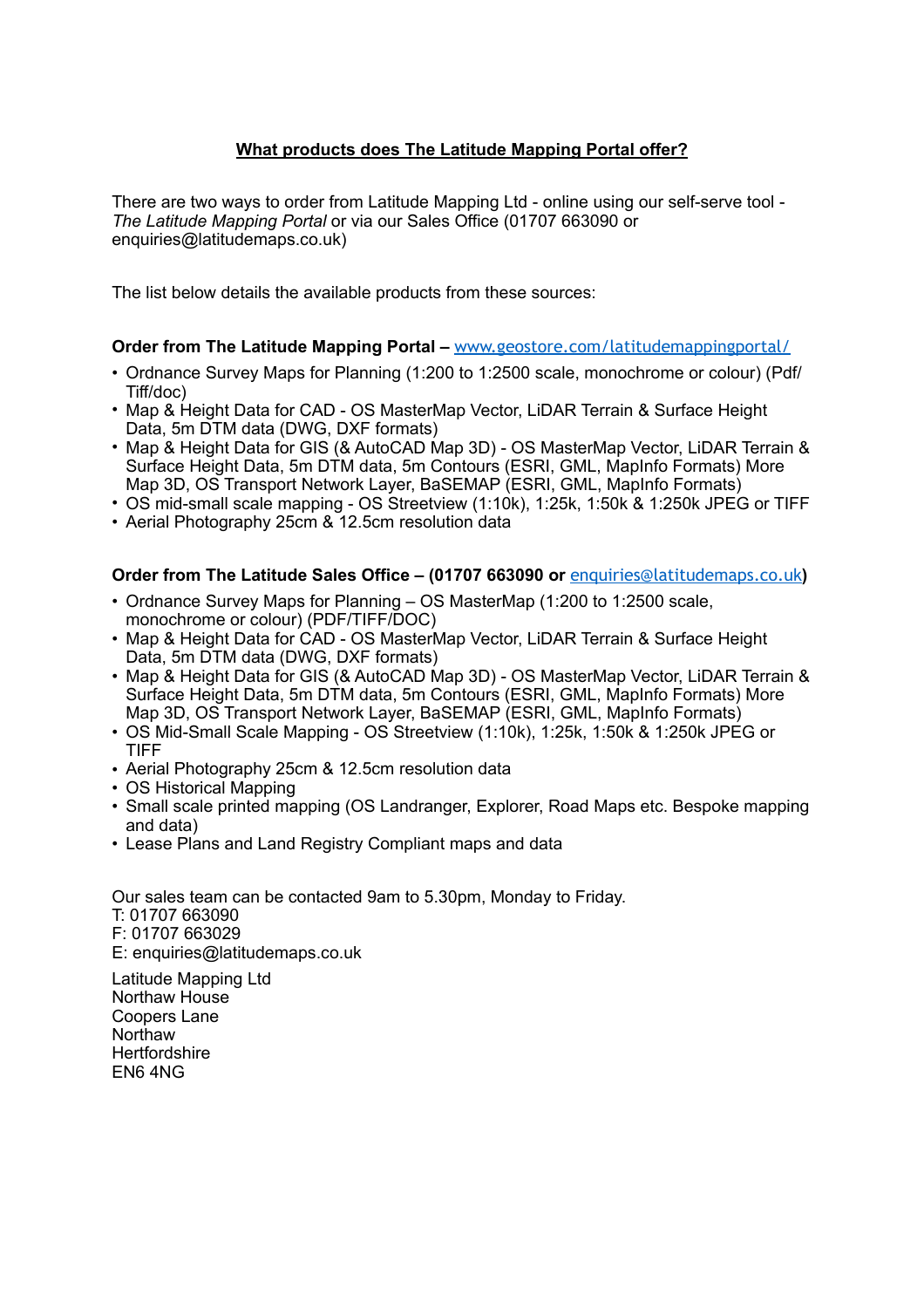# **Returns & Refund Policy**

At Latitude we make every effort to ensure that you are satisfied with the product supplied. In the event of any problems our returns policy is outlined below.

Latitude will accept back all goods that have been purchased from us and that are returned in good condition within 14 days. Latitude will also accept back all goods that are faulty **(faulty goods must be reported to Latitude within 48 hours of goods being delivered. Faulty goods reported after this period would be addressed at our discretion)** or that are deemed by you to be not of satisfactory quality, not fit for their purpose or not matching their description, regardless of whether the product has been used or not. Shipping charges will not be refunded.

If you have bought a product online and would like to return it, you may return the goods to us at the address below:

Latitude Mapping Ltd (Returns) Northaw House Coopers Lane **Northaw Hertfordshire** EN6 4NG

## **Digital Files**

If you are not satisfied with your order you can cancel your order by returning the order media, within 7 working days of receiving it and with all seals unbroken.

Latitude Mapping Ltd (Returns) Northaw House Coopers Lane **Northaw Hertfordshire** EN6 4NG

You will also need to include a completed Returns Form. An electronic copy is available [here.](http://www.geostore.com/latitudemappingportal/latitudemappingportal/documents/LatitudeReturnsForm.pdf)

If you received your data by download and wish to return it, please complete a Returns Form and confirm that all copies of this data have been deleted.

## **We will arrange to do one of the following for you:**

- Refund your credit/debit card
- Exchange the item(s) for more suitable alternatives where this is possible

If you have any questions about our online returns policy you can contact our Customer Services team by email: [enquiries@latitudemaps.co.uk](mailto:enquiries@latitudemaps.co.uk)

These guarantees are in addition to your statutory rights, which remain unaffected.

### **Right to Cancel**

Under the Distance Selling Regulations, you have a right to cancel your order for any item purchased on this website for a full refund.

Your right to cancel does not apply to items that have been used or fitted by you. In addition the right to cancel does not apply to software that has been opened or unsealed. You must take reasonable care of the goods while they are in your possession.

To cancel your order email us at: enquiries@latitudemaps.co.uk

### **Damaged or Defective Goods**

If in the unlikely event your goods arrive in a damaged condition or are defective, you must report this within 48 hours of goods being delivered, stating the invoice number and the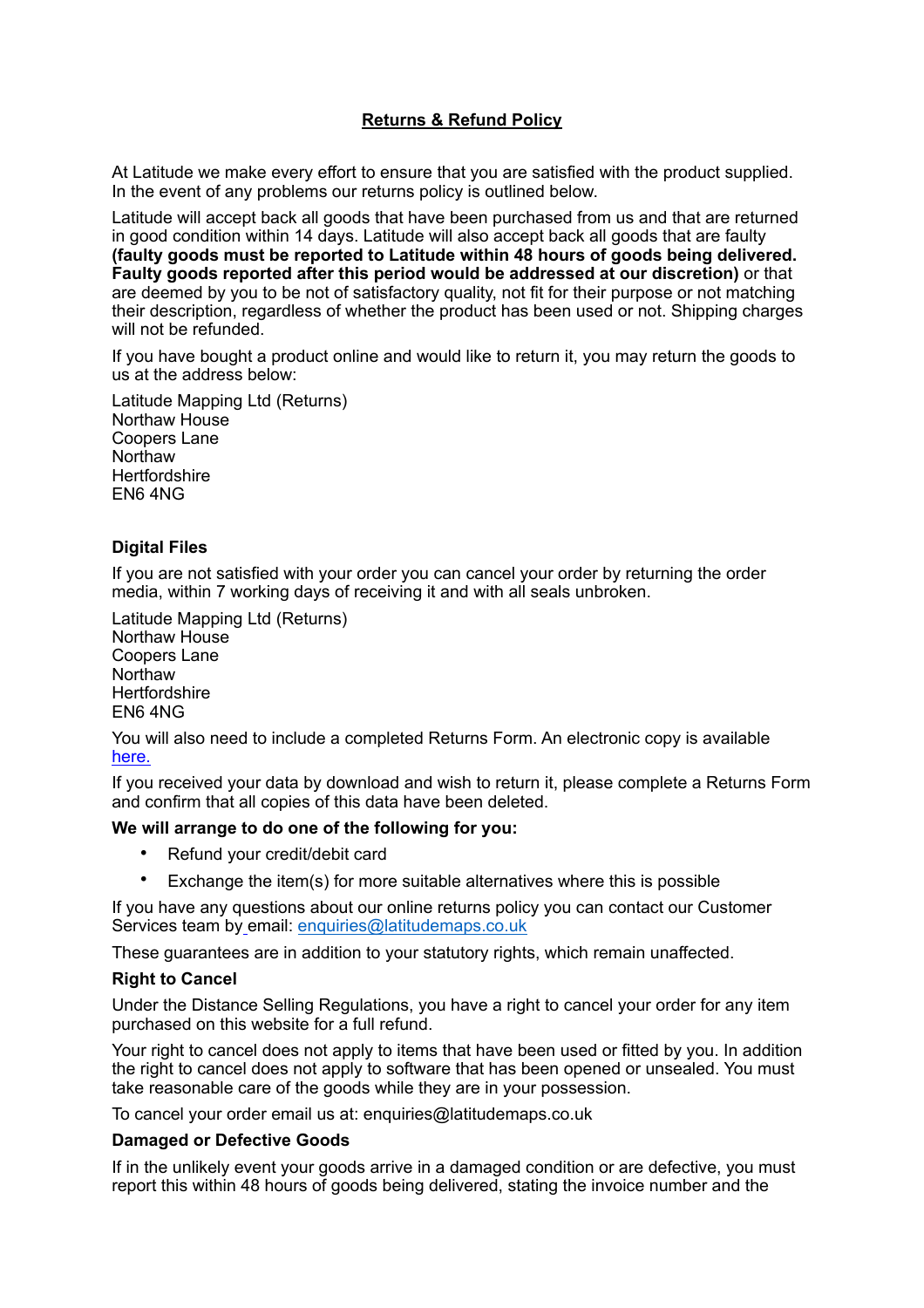nature of the defect or shortage. Failure to do so will deem that you have accepted the goods.

If for any reason a replacement is not available for a damaged or defective item then Latitude Mapping Ltd will refund the value of the returned goods to the original payment method.

# **Delivery Policy**

## **Latitude Mapping Portal**

We aim to have digital data available on the download site within minutes. When the data is available you will receive notification by email.

Please note that orders will remain on the Latitude Mapping Portal download site for 7 days from completion, therefore it is recommended that data is collected and saved elsewhere as soon as possible.

If you ordered digital data for supply on CD or DVD these will be sent by first class post. Unfortunately we cannot take responsibility for failures or delays within the postal system. If your order is predicted to require more than 100 DVD's the Latitude Mapping Portal support team will contact you with an estimate of order processing times and to discuss alternative media options.

## **Orders through the Latitude Sales office**

Delivery of data files by email will normally be within an hour of placing the order (longer for larger orders) during normal working hours, Monday to Friday, 9.00 am to 5.30pm.

For printed maps the following delivery charges apply

| A4 Planning Maps              | £1.50                         |
|-------------------------------|-------------------------------|
| A3 Planning Maps (rolled)     | £3.50                         |
| Flat Maps (rolled) up to 90cm | £5.00                         |
| Flat Maps (rolled) over 90cm  | £10.00                        |
| <b>Folded Maps</b>            | £1.50 each (maximum $£3.00$ ) |
| <b>CD Roms and Atlases</b>    | $£2.00$ each                  |
|                               |                               |

Items are despatched as soon as possible after order. A4 and A3 Planning Maps are usually despatched the same day when received before 4.00 pm. All other orders, delivery will depend on production time.

### **Latitude Mapping Ltd's Contract with You**

No contract shall exist between you and Latitude until Latitude has sent you an email confirming both receipt and acceptance of your order. Latitude is entitled to withdraw from any contract in the case of obvious errors or inaccuracies regarding the goods or the order appearing on Latitude's site.

### **Governing Law**

The contract between us shall be governed by and interpreted in accordance with English law, and the English courts shall have jurisdiction to resolve any disputes between us.

### **Invalidity of Terms and Conditions**

If for any reason part of these terms and conditions is unenforceable, the validity of the remaining terms and conditions shall not be affected.